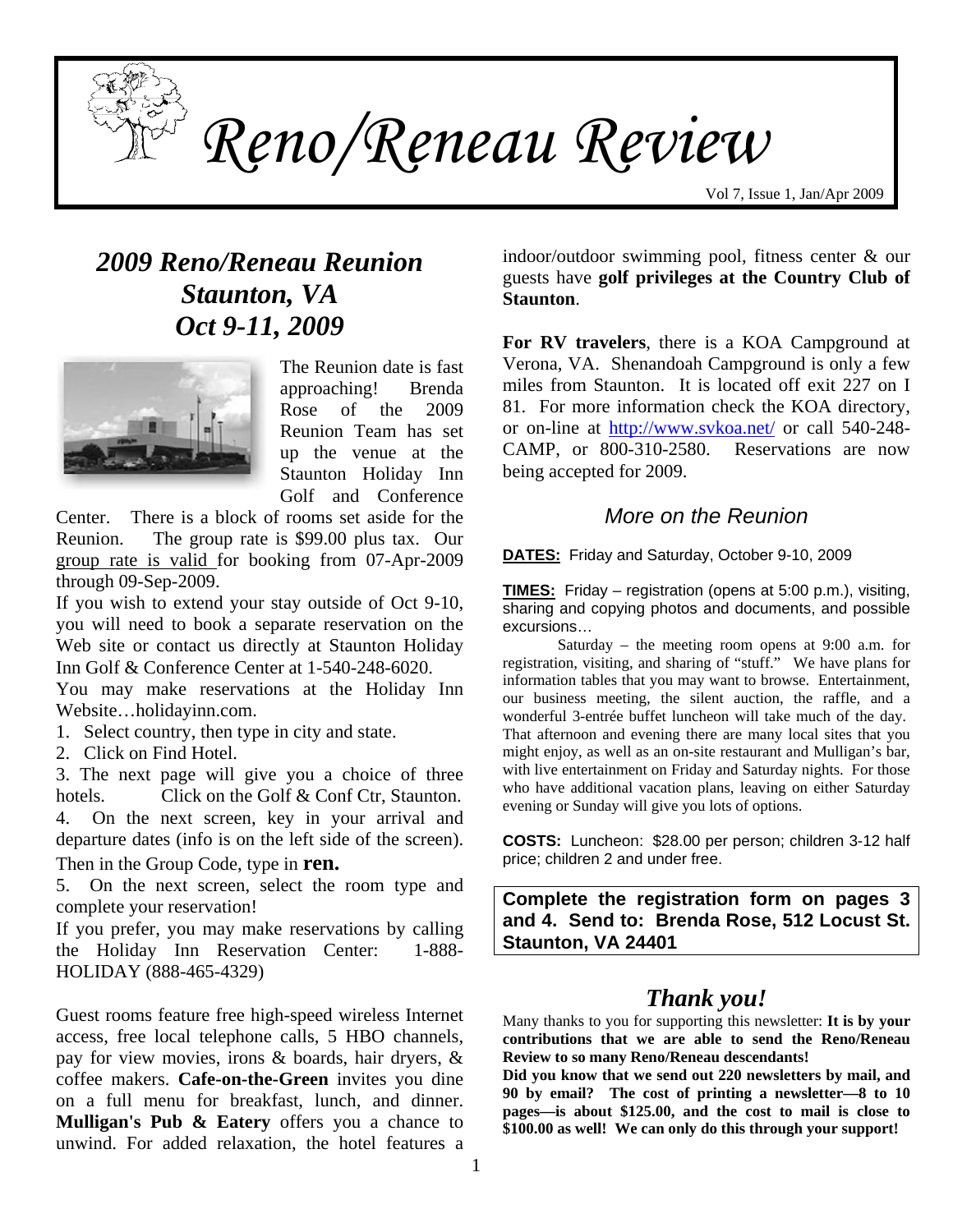# *A Letter from the Past*

The following letter was sent to us by William Norris Reneau, San Antonio, TX. It was found among the papers of his grandfather, Isaac Tipton Alexander Reneau, Broken Bow, NE., and gives us a glimpse into this period in our country's history. William's Reneau lineage: Meredith Thurman Reneau, Isaac Tipton Alexander, Isaac Tipton, John, Charles Reno/Reneau, John Reno, Lewis Jr., Lewis Sr.

Pharr, Texas, 1/12/16

Mr. I. A. Reneau Broken Bow, Neb.

#### Dear "I.A."

 Now don't faint or think this is from a gost for it is not, but from one that the Mexicans think is very much alive, though I have been reported missing & dead several times in the last two years, but so far have escaped any serious injury.

 Have intended a great many times to write you to see how you & the family were but put it off, not writing to any one but the children. Often think of you & the happy past while sitting around a lone camp fire or on a trail, & wondered how every one is getting along, & if they have forgotten the "Rover," the Texas Ranger.

 After Juanita married & I had no ties I took a long for my young life & the Mexican trouble started & I accepted a position in the Service & believe I have done some good, at least all those that know me say so. It is a grand life, plenty of exercise & excitement & every one you meet is eather your enemy or friend, no half-way. If an enemy, it is good night, if he beats you on the draw & the best shot.

 During my service I have been on the Mexican border all the time from the Gulf to the New Mexico line & I have seen some close calls & lots of funn. (that's what we call it)

 Am inclosing you a picture of myself & my old bay horse. Hw is my Pal, & companion. With him I can lay down at night  $\&$  no one can come near without him giving the alarm  $\&$ put him on a trail & he follows it like a trained dog & a Mexican cant come near him without getting kicked or bit. He has quite a war record, he is the hors that Genl Blanco rode when he captured Rynose & Motamorris three years ago & I got hold of him. There is no end to his durability & speed & so far has only received two slight bullet wonds. He thinks lots of me. It seems he can scent trouble for it is due him that I have been first on the alert many times & didn't get mine.

 Things have been in bad shape in this part of the border & is no better now, only just quiet and organizing to come stronger. We soldiers in this work along the border in the brink is a joke. The bandets go all around them in the brush  $&$  they cant trail them..

 We killed so many for shooting at us across the river that the War Department requested our Governor to keep us away from the river, this came about after 6 of us killed 32 out of 50 for shooting at us across the river at Covasar Crossing. They were on the bank of the river when they shot the first volley into us, (about 300 yards) the last one of them that fell was about 600 yds. They started to running after our first volley when 6 of them went the ways of the wicked, might have got more of them but at 600 yards they got to the brush & we are not allowed to cross the river after them.

Well guess you are tired of that stuff, so will try & change the subject  $\&$  speak of the country. This is a fine country, equal to California. They can raise any thing, the finest Oranges  $\&$ Grapefruit I ever ate. This place is in the heart of the Valley  $\&$  has the best Cannal System. It would be a better country if it weren't for the land Sharks robbing the home seeker's . I have often wished you would get to come down on some of those home seekers excursions & look the country over. It is a very cheap trip. We are eating all kinds of fruit now, right off the trees. Sure would love to see you & talk with you.

 I was in Houston about three month ago for a few days to see the children & my Grand-son. (Did you catch the Grand-son?) You ought to see him, he is a hunter & thinks his Gran-Dady is the proper thing.

 Juanita did very well, she got a good boy of good family & he & all the family love her. Her mother-in-law is foolish about her & and baby.

If this reaches you  $\&$  you can find time to write me a few lines I would certainly appreciate it & tell me how Beutell & every body is.

 If there is anything you would like to know about this country or any of these land Sharks I can tell you for I know the food ones from the bad.

 There is a good many Nebr. people in this valley but non that I have met that know you.

 Well, "I.A." will close for this time as I know I have tired you & promis to be more brief next time & write on subjects that will interest you. Also want to write to the children today. Just got in last night & am leaving for a scout in A.M.

With best wishes to yourself  $\&$  all the family  $\&$  hoping to hear from you soon I remain,

| Your Cozen |                             |  |
|------------|-----------------------------|--|
| TNReneau   | (Pharr, Texas, Hidalgo Co.) |  |

The two men were cousins—actually  $3<sup>rd</sup>$  cousin once removed. I T's gg grandfather was Charles Reno, son of John Reno and Elizabeth Thorn Reno. T N's ggg grandfather was William Lewis Reno, son of John Reno and Elizabeth Thorn Reno. (John Reno and William Lewis Reno were brothers.)

**Historical note**: 1916 was the era of Poncho Villa in Mexico. As part of his revolt he wanted to provoke the US into a full scale attack so the Mexican government would fall and he would take power. Villa's forces caused many shooting incidents along the Rio Grande. Texas Rangers guarded the border and did shoot back. The letter clearly refers to border events of the period.

Genealogists Sue Damewood, Powell, TN and Leigh Wimberly, Leesville, LA provide some additional information about the two Reneaus:

Isaac Tipton Alexander (I A) Reneau was born Mar 11, 1859 in Thompkinsville, KY. The 1900 Custer County, NE census shows Isaac A. Reneau, his wife Clarissa, with 2 children, Meredith and Helen, living at home. He homesteaded on the South Loup River near Georgetown NE in 1884. He served four terms as postmaster. I A died Jan 20, 1952.

Thomas Nelson Reneau was born Feb 10 1868 in San Felipe, Austin Co., TX. He married Lillie Anna Bradshaw. The 1910 Harris County, Texas census lists T. N. Reneau, and his children, Juanita and Elmer living at home. T N's Reneau lineage is Thomas S. Reneau, James Butler, John Harris Reno, William Lewis, John, Lewis Jr., Lewis Sr.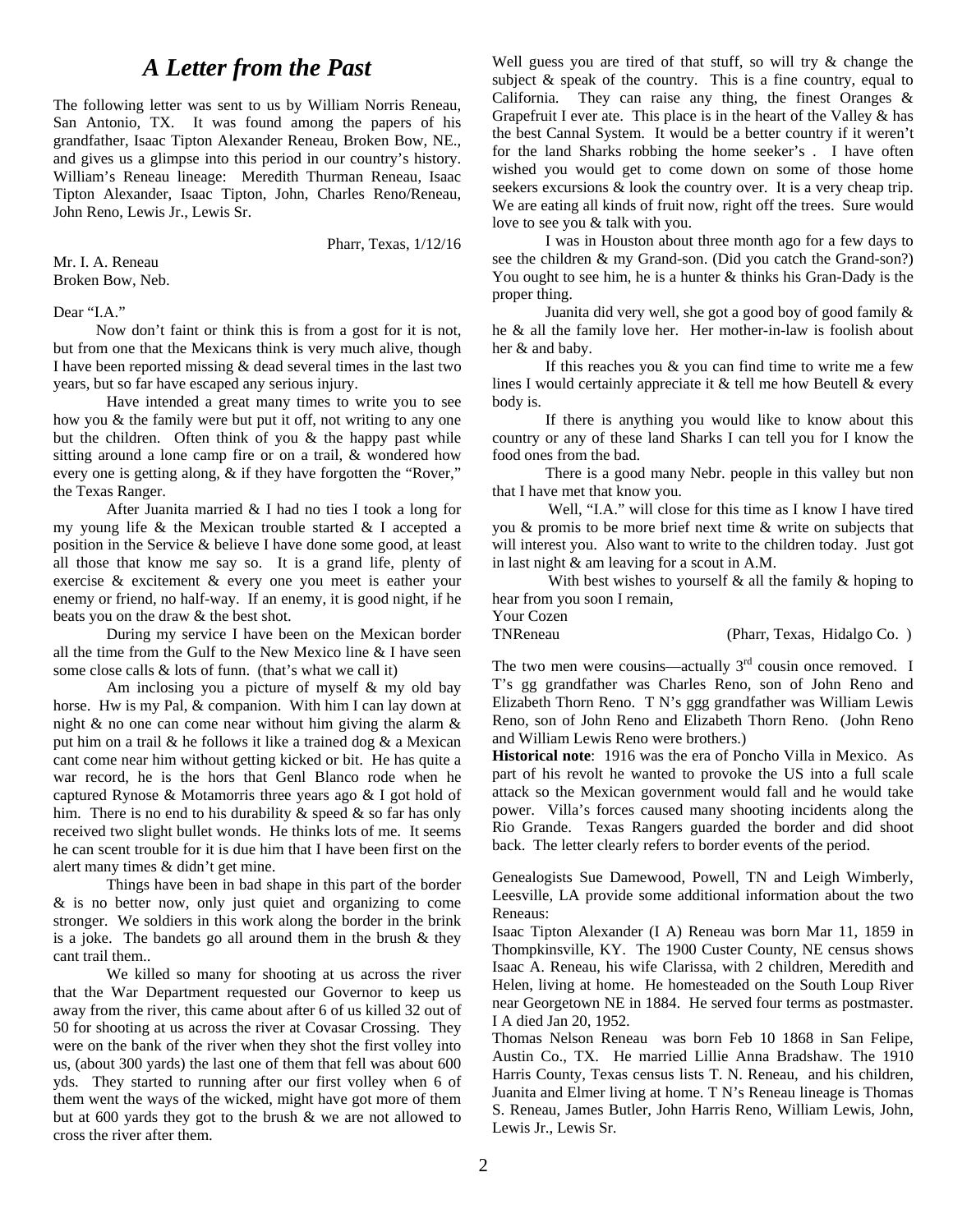### **RENO/RENEAU REUNION REGISTRATION**

October 9-11, 2009 Holiday Inn and Conference Center – Staunton, Virginia

Luncheon Reservation for Saturday, October 10, 2009 **Buffet Menu** 

*Mixed Green Salad with Dressings, Assorted Rolls & Butter Grilled Ham Steak, Baked Chicken, Vegetarian Lasagna Country Style Green Beans, Whipped Potatoes Coffee and Iced Tea Chef's Dessert Assortment* 

\$28.00 per person; children ages 3-12 half price; children 2 and under free.

Number of adult meals @ \$28.00 - \_\_\_\_\_\_\_\_ x \$28.00 = \_\_\_\_\_\_\_\_\_\_\_\_\_

Number of child meals  $\omega$  \$14.00 - x \$14.00 =

*Luncheon Total* \_\_\_\_\_\_\_\_\_\_\_\_\_

\*\*\*\*\*\*\*\*\*\*\*\*\*\*\*\*\*\*\*\*\*\*\*\*\*\*\*\*\*\*\*\*\*\*\*\*\*\*\*\*\*\*\*\*\*\*\*\*\*\*\*\*\*\*\*\*\*\*\*\*\*\*\*\*\*\*\*\*\*\*

### **COMMEMORATIVE SHIRTS, HATS, AND TOTEBAGS**

This year we will honor the 1688 arrival in Virginia of Louis and Benjamin Reynaud. The design is by Gary Rose, who gave us the sailing ship logo on previous items. All items this year will be Reno/Reneau Red!!

Cost per item is \$10.00 (plus \$2.00 per item for 3X and 4X)

**Shirts**: Put the number ordered in the blank before the size! YS YM YL YXL

 $AS$   $AM$   $AL$   $AXL$   $2X$   $3X$   $4X$ 

Number of **Totebags**: Number of **Hats** (baseball-style):

Total # of items ordered:  $x $10.00 =$  *Item Total* 

\*\*\*\*\*\*\*\*\*\*\*\*\*\*\*\*\*\*\*\*\*\*\*\*\*\*\*\*\*\*\*\*\*\*\*\*\*\*\*\*\*\*\*\*\*\*\*\*\*\*\*\*\*\*\*\*\*\*\*\*\*\*\*\*\*\*\*

**RAFFLE – Several Items being raffled this year = More Chances to WIN!**

1 ticket for \$1.00 or 6 tickets for \$5.00

Drawing will be at the Business Meeting on October 10, 2009. Do not need to be present to win.

Number of Raffle Tickets: \_\_\_\_\_\_\_ x \$1.00 = \_\_\_\_\_\_\_\_\_\_\_\_\_\_

Number of 6-ticket sets:  $\frac{1}{2}$  x \$5.00 =  $\frac{1}{2}$ 

*Raffle Total* \_\_\_\_\_\_\_\_\_\_\_\_\_\_\_

| $\cdot$<br>.<br>.<br>$\cdots$<br>.<br>1.719.719.7<br>$\cdots$<br>$\cdot$<br>$\overline{\phantom{a}}$<br>$\cdots$<br>$\sim$ 213 213 213 213 213 213 213 213 213 2<br>$\cdots$<br>$\cdot$<br>$\sim$<br>$\cdots$<br>$\overline{\phantom{a}}$<br>$\cdots$<br>$\overline{\phantom{a}}$<br><br><br>$\cdots$<br>$\sim$<br>$\sim$ |
|---------------------------------------------------------------------------------------------------------------------------------------------------------------------------------------------------------------------------------------------------------------------------------------------------------------------------|
|                                                                                                                                                                                                                                                                                                                           |

| Your Name                       |                                                                |
|---------------------------------|----------------------------------------------------------------|
|                                 | Names of children attending                                    |
| City/State/Zip                  |                                                                |
| Phone or E-mail Phone of E-mail | Your Reno/Reneau lineage on the back $\rightarrow \rightarrow$ |

Mail this completed form and one check (made to Reno/Reneau Reunion) to: Brenda Rose 512 Locust St. Staunton, VA 24401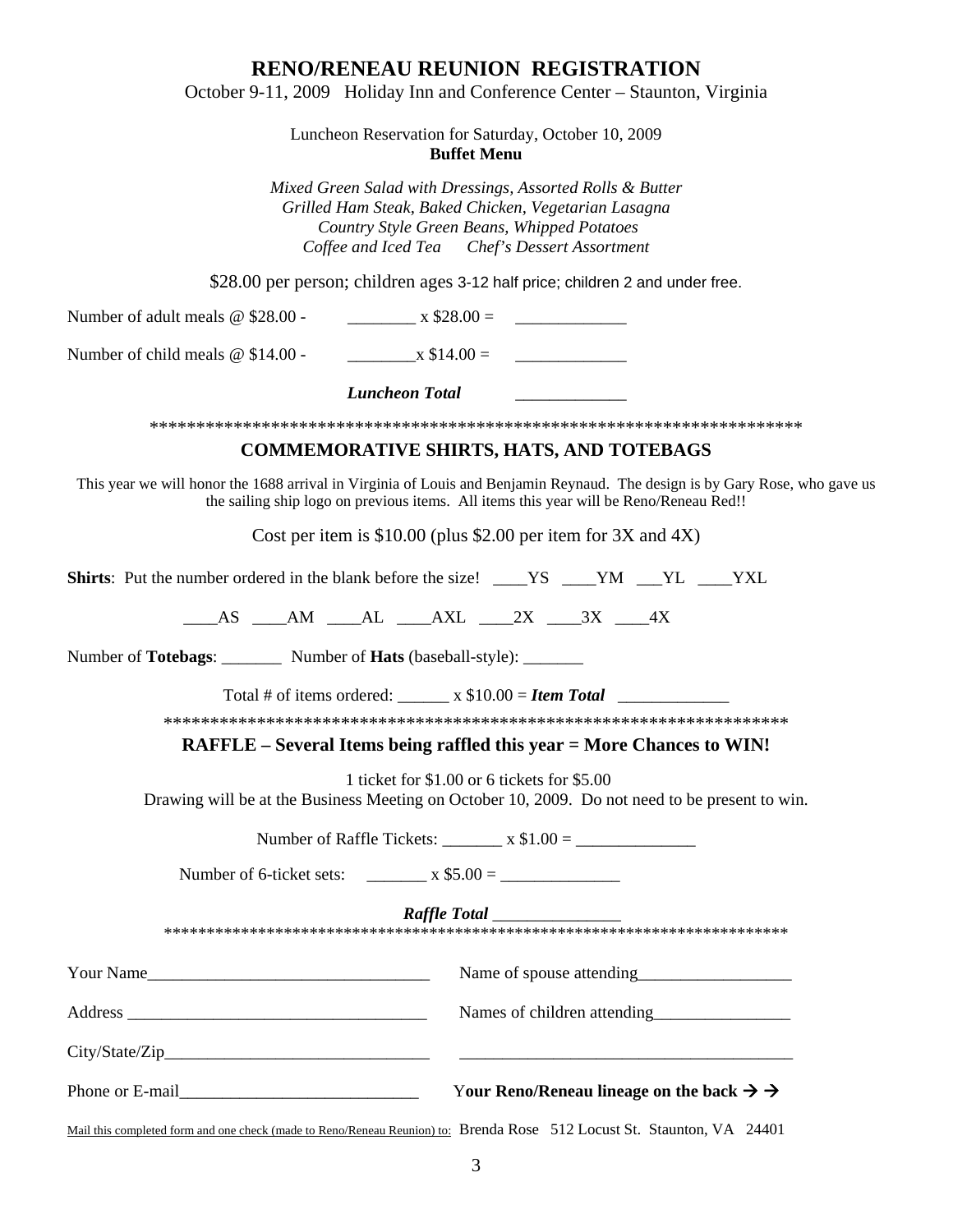# *My Reno/Reneau Ancestors*

*My Reno/Reneau line of descent, completing as much information as available… (Use the left column for Reno/Reneau ancestors and always enter the woman's maiden name)* 

| My Name                                      | My Birthdate                |  |
|----------------------------------------------|-----------------------------|--|
| My Father/or Mother                          | Name of his (or her) Spouse |  |
| Grandfather/or Grandmother                   | Name of his (or her) Spouse |  |
| Great-grandfather/or mother                  | Name of his (or her) Spouse |  |
| $2nd$ Great-grandfather/ or mother           | Name of his (or her) Spouse |  |
| 3 <sup>rd</sup> Great-grandfather/ or mother | Name of his (or her) Spouse |  |
| 4 <sup>th</sup> Great-grandfather/or mother  | Name of his (or her) Spouse |  |
| $5th Great-grandfather/ or mother$           | Name of his (or her) Spouse |  |
| $6th Great-grandfather/or mother$            | Name of his (or her) Spouse |  |
| $7th$ Great-grandfather/or mother            | Name of his (or her) Spouse |  |
| $8th$ Great-grandfather/or mother            | Name of his (or her) Spouse |  |
| 9 <sup>th</sup> Great-grandfather/or mother  | Name of his (or her) Spouse |  |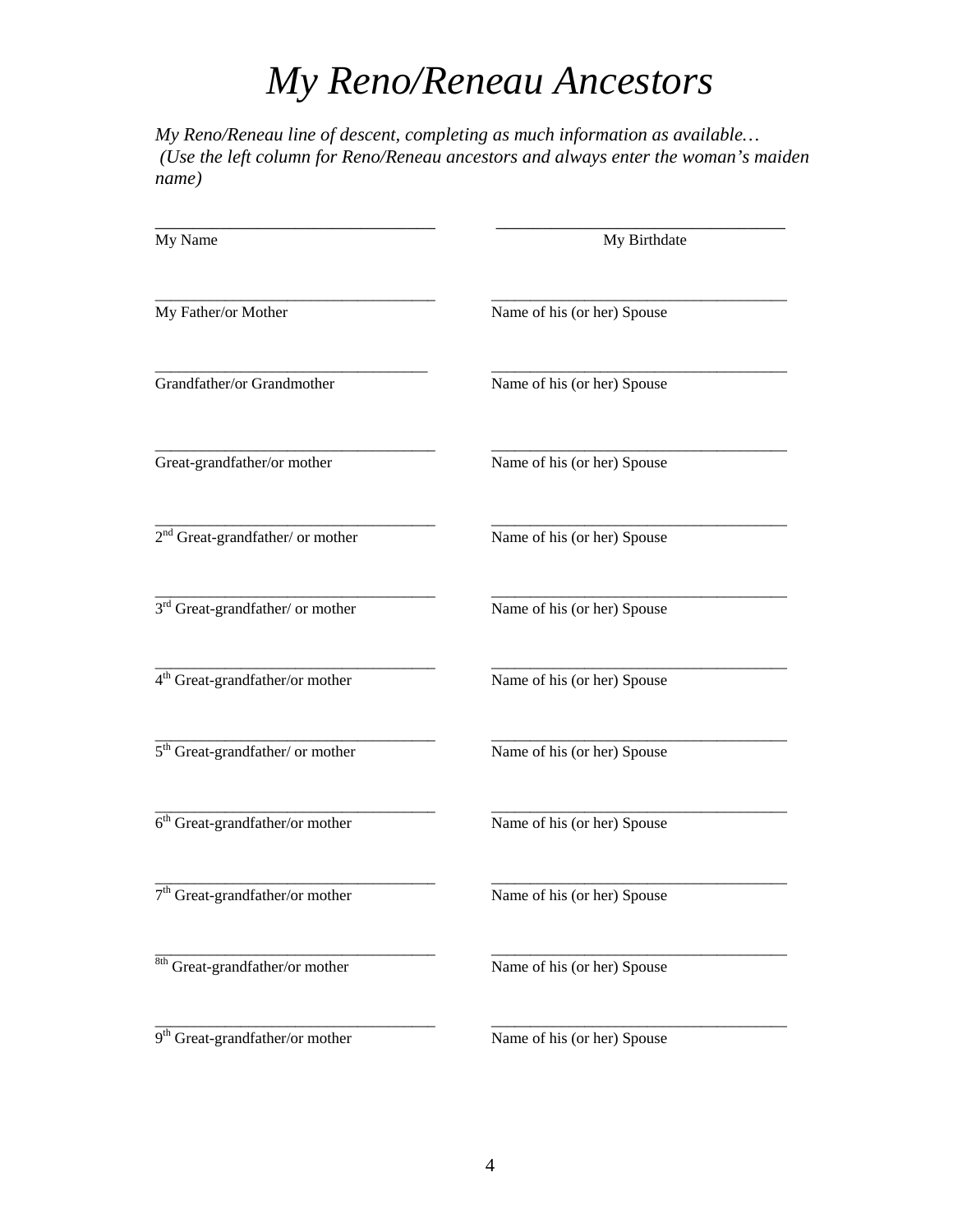*We Remember…. W.D. "Mutt" Maples Nov 6, 1916 – Mar 22, 2009 and Mackie Lee Reneau Maples Nov 29, 1914 – April 2, 2009* 



Mackie Lee Reneau Maples and William Douglas Maples both grew up in Hunt County, TX. They were married in Caddo Mills, TX on Nov. 29, 1935. This special couple passed away eleven days apart. They had been married 73 years.

50<sup>th</sup> Anniversary Photo



l-r: Patty Bates Reneau, Eagle Creek, Oregon with Mackie Lee Reneau Maples and Mutt Maples.

Mutt and Mackie Lee attended the Reneau Reunion in



October 2003 in San Antonio, TX . The photo above is a snapshot where Mackie Lee was identifying photos with no names on the back—Mackie Lee knew one of the "unknown photos" right away—It was a baby picture of her! The photo (shown at the left) had been sent to her Uncle Eugene LaRue Reneau in Portland, Oregon.

W.D. "Mutt" Maples, age 92, of Wolfe City, TX died Sunday March 22, 2009 at Smith Nursing Home in Wolfe City after a lengthy illness.

"Mutt" as he was fondly called, was born Nov. 8, 1916 in Clinton, Hunt County, TX to John T. and Ellie Williams Maples. Benton farmed in Floyd, TX, an area not far from where Mutt's family farmed.

Mutt was in business as a dirt contractor. The couple had three children: Betty Evelyn, Lawrence Douglas, and Bobby Glenn. Lawrence Douglas died in infancy. During these years Mutt was also active as part of the Wolfe City Volunteer Fire Department. He volunteered with the Department for 57 years. Mutt was a member of the West Main Church of Christ.

Mutt is survived by his wife of 73 years, Mackie Lee; one son Bobby Glenn (Linda); one daughter Betty Evelyn Smith; all of Wolfe City; three brothers, Dale of Wolfe City, Ray of Gun Barrell City, and Doyle of Dallas; one sister, Imogene Clayton of Red Oak; grand children, Glenna and Al Kelly, Cindy and Larry Oliver, Kyle and Tara Smith all of Wolfe City; and Robyn and Larry Underwood of Greenville; 15 great-grandchildren; and nine great-great grandchildren. He was preceded in death by his parents, two brothers and two sisters.

Funeral services were at 2 PM Tuesday, March 24, at First Baptist Church with Tim Sparks and Dr. Kevin Mitchell officiating. Grandchildren served as pall bearers, with honorary pall bearers Kevin Sorrow and the members of the Wolfe City Volunteer Fire Departments.

Burial was at Mt. Carmel Cemetery in Wolf City. Owens Funeral Home, Wolfe City, was in charge of arrangements.

Mutt's Reneau heritage is through his wife, Mackie Lee Reneau Maples: Benton G. Reneau, Barton Warren Stone, Isaac Tipton, John, Charles Reno/Reneau, John, Lewis Jr., Lewis Sr.

Mackie Lee Reneau Maples, 94, of Wolfe City died April 2, 2009, at Smith Nursing Home following a lengthy illness. A funeral service was held at 2:30 p.m. Sunday at First Baptist Church in Wolfe City with Dr. Kevin Mitchell officiating. Burial followed in Mount Carmel Cemetery.

Mackie Lee was born Nov 29, 1914 in Caddo Mills, the oldest child of Benton G. and Willie Amelia Sarrett Reneau. She married William Douglas "Mutt" Maples on Nov. 29, 1935 in Caddo Mills. She owned and operated Maples Washateria in Wolfe City for 42 years. Mackie Lee was a member of First Baptist Church in Wolfe City.

Survivors include one daughter, Betty Evelyn Smith of Wolfe City; a son and daughter-in-law, Bobby Glenn and Linda Maples of Wolfe City; grandchildren Glenna and Al Kelley, Cindy and Larry Oliver and Kyle and Tara Smith, all of Wolfe City, and Robyn and Larry Underwood of Greenville; 15 great-grandchildren; nine great-greatgrandchildren; two brothers, B.G. Reneau of Ferris and Bill Reneau of Wolfe City; and one sister, Wilma Graham of Wolfe City. She was preceded in death by her husband in March 2009; one son, Lawrence Douglas Maples; her parents and two brothers, Weldon Reneau and Dwight Reneau.

Owens Funeral Home, Wolfe City, was in charge of arrangements.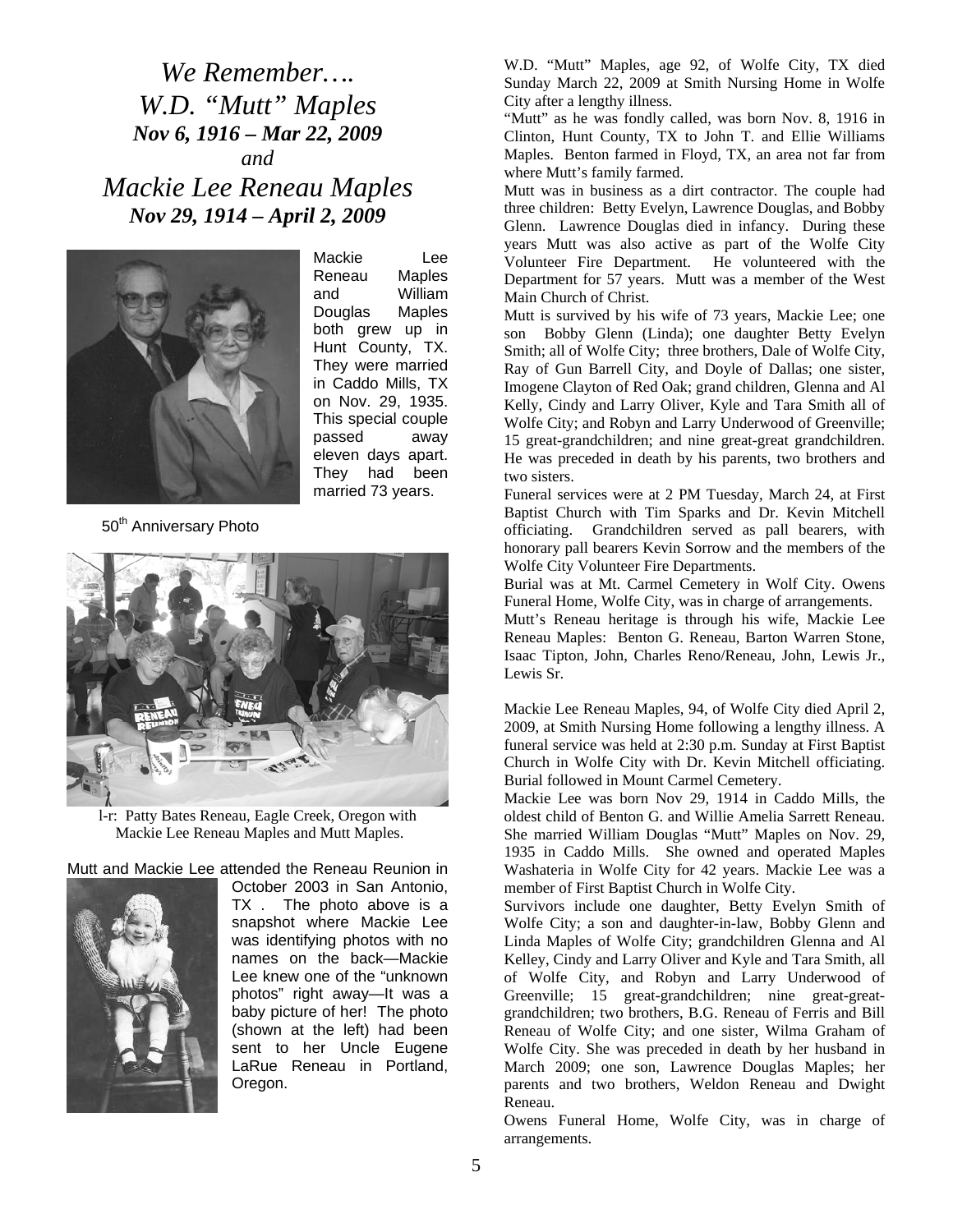# *We Remember…. Eula Mae Vickery May 10, 1921 – Dec 22, 2008*

Eula Mae Vickery was the oldest of four children who were born to John Floyd Vickery and Elizabeth Pauline Reneau Vickery. She was born in Clinton County, KY. Eula graduated from Clinton County High School in 1939, and then pursued her goal of becoming a teacher. She first taught in the Clinton

County Schools, and then continued her teaching career in Alaska, adding enough years to retire from both districts.

Eula Mae showing one of her beautiful wood carvings

Eula Mae spent her last

especially with her grand nieces, Katelyn and Grace. years in Portland, OR. She loved showing her wood carvings, a skill she learned at her grandfather's knee. It was a special time to her when she could share her skills,

Eula Mae's Reneau heritage is Elizabeth Pauline Reneau Vickery, Ulysses Simpson Grant Reneau, Berry Jordan, John, Charles Reno/Reneau, Lewis Jr. Lewis Sr.

The following tribute, published in the *Peninsula Carion*, Kenai, AK, shows the great impact this special lady had on everyone she touched:

Peninsula Clarion, The (Kenai, AK) - January 8, 2009 Deceased Name: Eula Mae Vickery

Former Kenai Peninsula resident Eula Mae Vickery died Monday, Dec 22, 2008, in Tualatin, Ore. She was 87.

Per her wishes her cremains will be spread over her parents graves in Kentucky.

Ms. Vickery was born May 10, 1921, in Albany, Ky. She taught school there before moving to Alaska. She spent most of her teaching career in the communities of Cordova, Wrangell, Seward and Kenai. She moved to Kenai in 1968 then went to Seward for a short time and before returning to Kenai where she taught for many years at the Kenai Junior High School (now Kenai Middle School).

"Her students affectionately called her Ms. V. She taught many subjects, among them social studies and woodworking. Her love of teaching and students is evidenced by the many individuals who ask about her today (years after retiring and leaving Alaska). She touched the lives of literally hundreds of students, each one a special individual to her. After her retirement from teaching, she continued to live in Kenai for many years until she left to move closer to family," her family said. "Special passions of hers were her wood carving, gardening, halibut fishing, Kentucky cooking, and traveling. A totem pole wood carving that she and her students carved sits at the entrance

to the Kenai Airport. She taught many a student (young and

# *We Remember…. Violet Etoy Telford Mar 17, 1928 – Feb 8, 2009*



VIOLET ETOY TELFORD was born on March 17, 1928 in Bonham, TX, the youngest of twelve children born to Isaac Martin Henson and Lissie May Compton. She joined older siblings: Vernie Lucille, Ethel Mae, James Henry, Clara Bell, Vera Myrtle, John Isaac, Angie Elizabeth, and Clyde Lee. Three of her older siblings, Velma, Frankie, and Edward, passed away prior to

Violet's birth. Violet and grew up on the family farm in Bonham.

Violet married Walter Martin Telford Jr. in 1945. They lived in Hemet, CA for many years. The couple had two children, Roger and Joan. Roger passed away in 1975, and her husband, Walter died in 2001.

2006 Violet's hobbies were reading, working crossword and word search puzzles, and playing games on the computer.

> She lived in Hemet for 29 years. At Christmas time, 2007, Violet visited daughter Joan and family in Lancaster, and she made the decision to stay and live there!

> Violet passed away February 8, 2009 in Lancaster. She was a long time member of the Valle Vista Baptist Church.

> Violet is survived by 2 sisters, Vera Keen of Bonham, Texas and Angie Janeway of Rosamund, CA; daughter, Joan (Paul) Smith of Lancaster; 4 granchildren, Cherlyn, Chris, Tim and Marcia; 10 great-grandchildren and numerous nieces and nephews.

> Visitation was Friday, February 13, from 6:00-8:00pm at Hemet Valley Mortuary, 403 N. San Jacinto St., Hemet, CA with a funeral service on Saturday, February 14 at 11:00am, also at the mortuary. Violet was laid to rest at Riverside National Cemetery with her loving husband, Walter.

> Violet's Reneau line is Lissie May Compton, Isabel A. Reneau Compton, Jonathan Mulkey Reneau, John, Charles Reno/Reneau, John, Lewis, Lewis.

\*\*\*\*\*\*\*\*\*\*\*\*\*\*\*\*\*\*\*\*\*\*\*\*\*\*\*\*\*\*\*\*

#### **con't Eula Mae Vickery**

old) how to use the carving tools. From her garden, she would share the bounty with all her friends. In her travels she would return having made lifelong friendships. She will be greatly missed and is also survived by special adopted family members."

Ms. Vickery was preceded in death by grand-nephew Adam Provencal.

She is survived by brothers, Bill and Ed; sister, Eileen Rogers; nieces and nephews, Sandra Provencal, Donna Vickery, Tom Vickery, Paula Vickery McCaleb, David Vickery, Michael Vickery and Diane Vickery; 13 grandnieces and nephews; and numerous great-grand-nieces and nephews.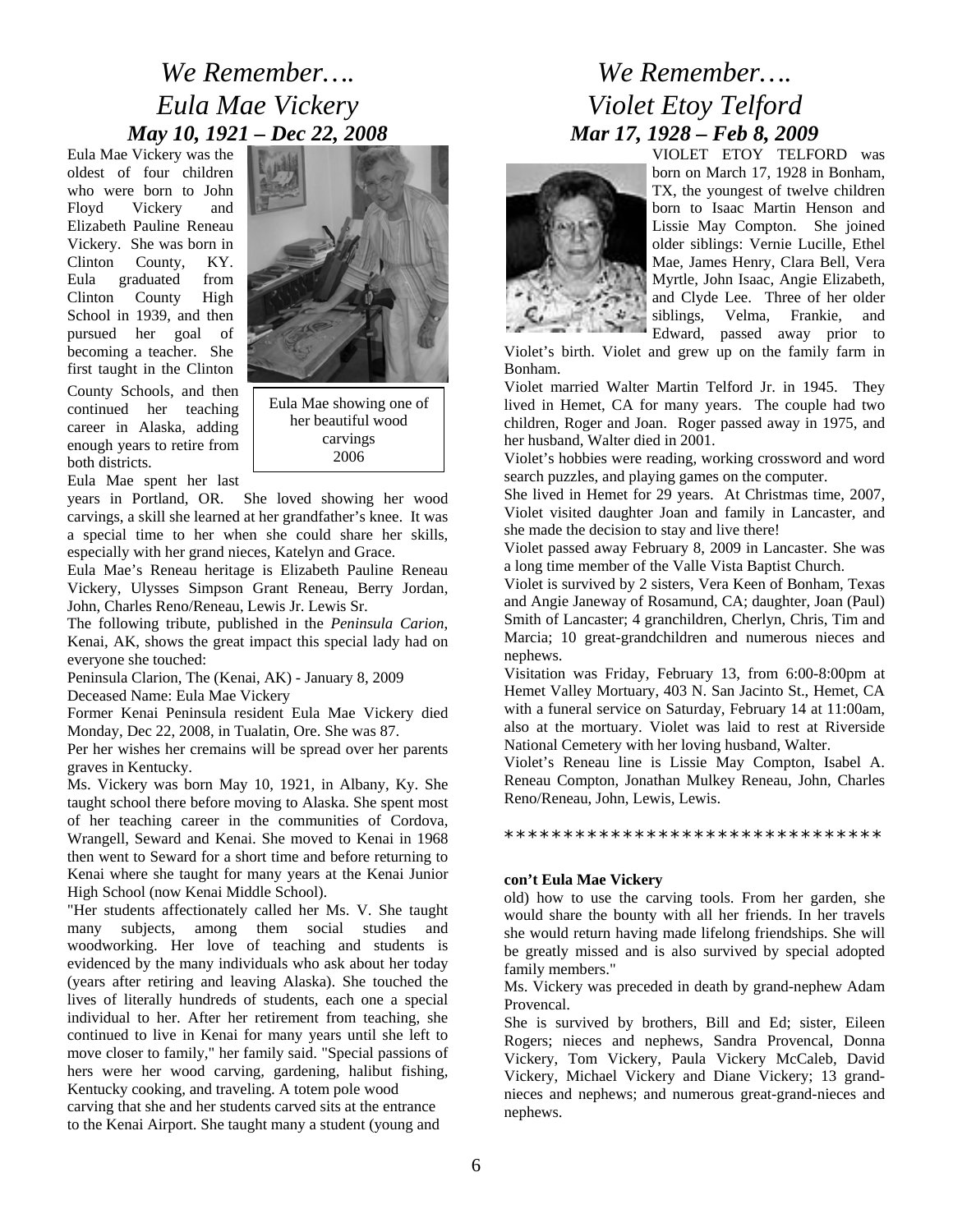# **The History of First Christian Church (Disciples of Christ) contributed by Betty Hadus Reneau**

con't from previous issue

The Albany First Christian Church, from it's founding, has been an Ecumenical and Missionary group of people sent forth to practice and to teach others to practice the Gospel of Jesus Christ—to love God and to love one another. All are welcome to come and worship. It is cooperative within as all decisions are made by the majority of the members, including the calling of a Pastor/Minister. It belongs to the Brotherhood known as the Christian Church (Disciples of Christ) participating at the local, regional, and world levels in its Educational, Evangelism, and Outreach programs. It gives to the several special Outreach offerings taken each year. It uses the materials for Church School and other things as the Christian Women's Fellowship, youth camp, and conference. Many youth and adults have attended camps, retreats, District, Regional and General Assemblies. It was most fortunate in 1947 to have one of the two Rural Laboratory Training Schools in the United States to trains teachers for leadership in the local Church with Mrs. Mossie Wyker as the Inspirational and Worship Leader. On the local level, the Church supports and participates in the work of the Clinton County Ministerial Association with the programs of the special ecumenical services at Easter and Christmas, helping in the Hospital and Nursing Home Chaplaincy programs and worship services, some ecumenical Vacation Bible Schools, the Nursing Home ministry of giving lotion to the residents at Easter, holding special services for the community such as Maundy Thursday and Christmas Eve Communion, and participating in joint Cantatas. It has served the community as a place where various groups can meet. Music teachers have held their recitals, and previously the Lions Club met two times per month with the Willing Workers fixing and serving meals. Currently, Narcotics Anonymous meets one time per week, and Alcoholics Anonymous meets two times per week. In the 1940s, the youth of the town and country had a place to go for a recreations center—at the Church in the winter and at the Parsonage in warmer weather for tennis and volleyball. The Church gives world wide through the Love Gifts and many kits sent by the Christian Women's Fellowship; participating in the American Cancer Society's Relay for Life. Indeed the Church does reach out to others.

In its long history, there have been many Ministers who have served First Christian Church, some part time and some full time, along with those who have been Interim Pastors/Ministers. The beginning influence and source of encouragement in its early days was one of our Brotherhood founders, Raccoon John Smith. Others were Isaac T. Reneau, Dr. O.T. Ragland, Jonathan H. Young, Rev. Baugh, Bro. W.L.(Billy)Smith, (Grandson of Raccoon John Smith), H.C.Bell, Payton A. Canary, Rev. Sales, Robert Glenn, Kirby Smith, T. Howard Stark, Elbert L. Hanes, J. Ryan Nevius, Charles M. McKay, Gene Reynolds, William Cook, Lawrence and Evelyn Hay, Richard J. McLean, William D. Eisles, William S. Latham, John A. Black, William M. Guthrie, Roger Hupp, J. Ryan Nevius and wife Eva ( a second Ministry which was for three years), Bruce Merton, Phillip M. Nevius, Michael Welch, Glenn Clements, Charles and Linda Yarborough, Russell Westbrook, and Richard James.

# *We Remember…. Pauline Shearer Cole*

Pauline Shearer Cole, 98, of Glasgow died Jan. 17, 2009, in Scottsdale, Ariz. The Monticello native was a retired English and Latin teacher with Glasgow Independent Schools. She was a member of South Green Church of Christ. She was a daughter of the late Addie Napoleon Shearer and Eula Cook Shearer and the wife of the late Charles T. Cole. She was preceded in death by three brothers, Jean Cook Shearer, Joseph Milton Shearer of Monticello and Dr. Ed Shearer of Arkansas.

Funeral was at 11 a.m. Friday at A.F. Crow & Son Funeral Home, with burial in Glasgow Municipal Cemetery. Visitation was at 3 p.m. Thursday at the funeral home.

Survivors include a daughter, Carol Ann Strong and her husband, Joe, of Scottsdale; a son, Dr. J.L. Cole and his wife, Claudette, of Tompkinsville; six grandchildren, Sarah Strong Dunn and her husband, Ted, of San Francisco, Dr. Veronica Cole Harrison and her husband, Johnathan, of Laguna Niguel, Calif., Loralee Cole Stephens and her husband, Wes, of Tompkinsville, Deanna Cole Meeks and her husband, Chris, of Smiths Grove and Justin Cole and his wife, Rendy, and Erica Cole Billingsley and her husband, Mark, all of Glasgow; 11 great-grandchildren, Victoria and Andrew Harrison, Jordan, Megan, Lindsey and Cole Billingsley, Shelby and Graham Stephens, Tyler and Taylor Meeks and Britton Cole; a brother, James Shearer of Franklin, Tenn.; and a sister, Sybile Shearer Wilson of Pulaski, Tenn.

Pauline's Reneau heritage is through her husband, Charles T. Cole: Sarah Elizabeth Beard, Mary Bayless Reneau Beard, Isaac Tipton Reneau, John, Charles Reno/Reneau, John, Lewis Jr., Lewis Sr.

### **Seeking Information**

Looking for the names of the parents of Robert Reno who married Mary Ann Hartman. They may have been from Arkansas and may have lived in the Shawnee Mission, Kansas area. If you can help me, contact [suedamewood@frontiernet.net](mailto:suedamewood@frontiernet.net)."

### **2007 Reunion Memories, Fort Worth, TX**



Clyde & Rachel Day Family, TX Clyde and Rachel celebrated their 64<sup>th</sup> Wedding Anniversary at the Reunion! We send out Birthday Greeting to Rachel as she celebrates her  $86<sup>th</sup>$  birthday, April  $19<sup>th</sup>$ !

con't next issue